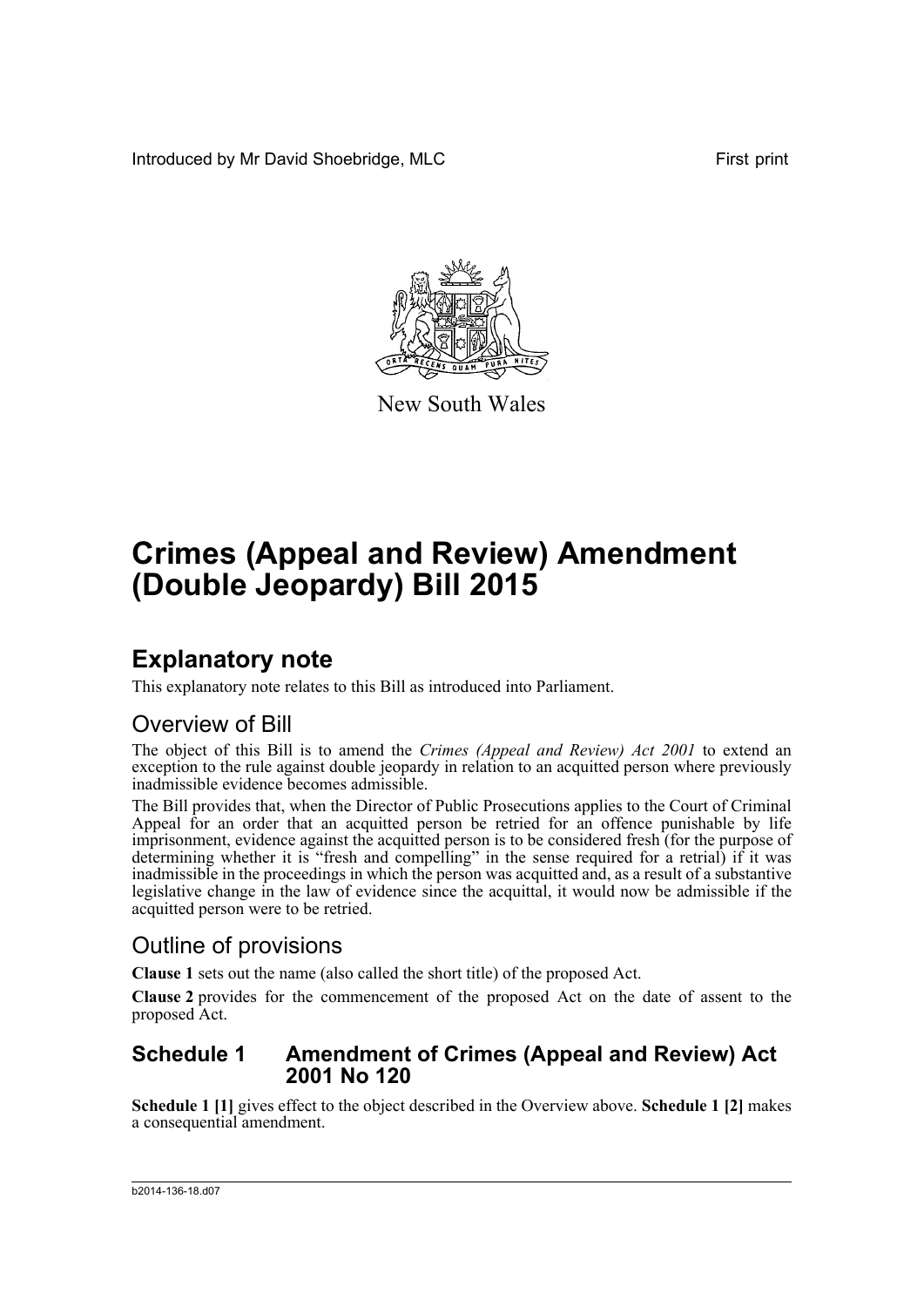**Schedule 1 [3]** extends the application of the provision inserted by Schedule 1 [1] to a person acquitted before the commencement of the proposed Act.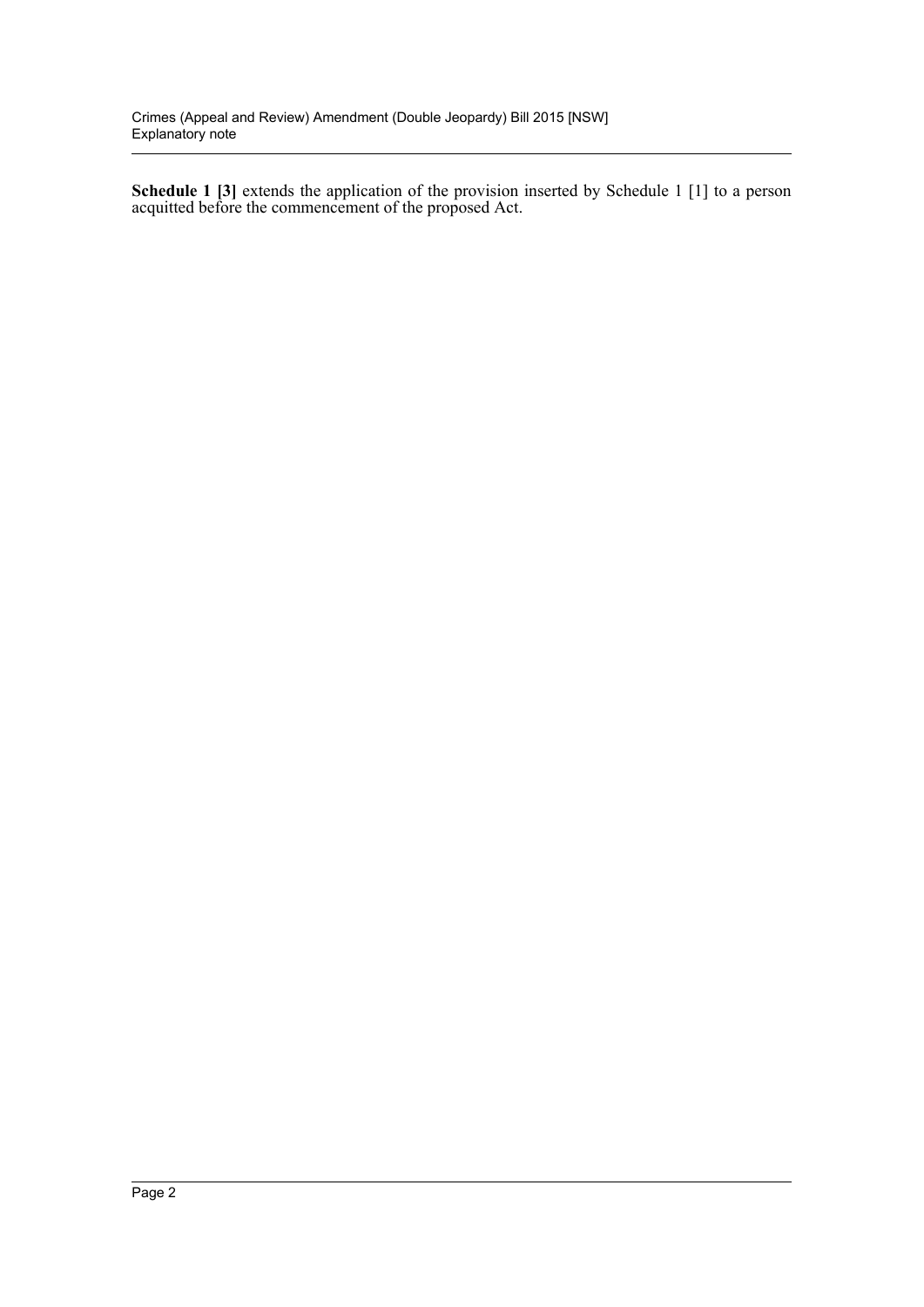Introduced by Mr David Shoebridge, MLC First print



New South Wales

# **Crimes (Appeal and Review) Amendment (Double Jeopardy) Bill 2015**

## **Contents**

|            | Name of Act                                             |   |  |
|------------|---------------------------------------------------------|---|--|
|            | Commencement                                            | 2 |  |
| Schedule 1 | Amendment of Crimes (Appeal and Review) Act 2001 No 120 | 3 |  |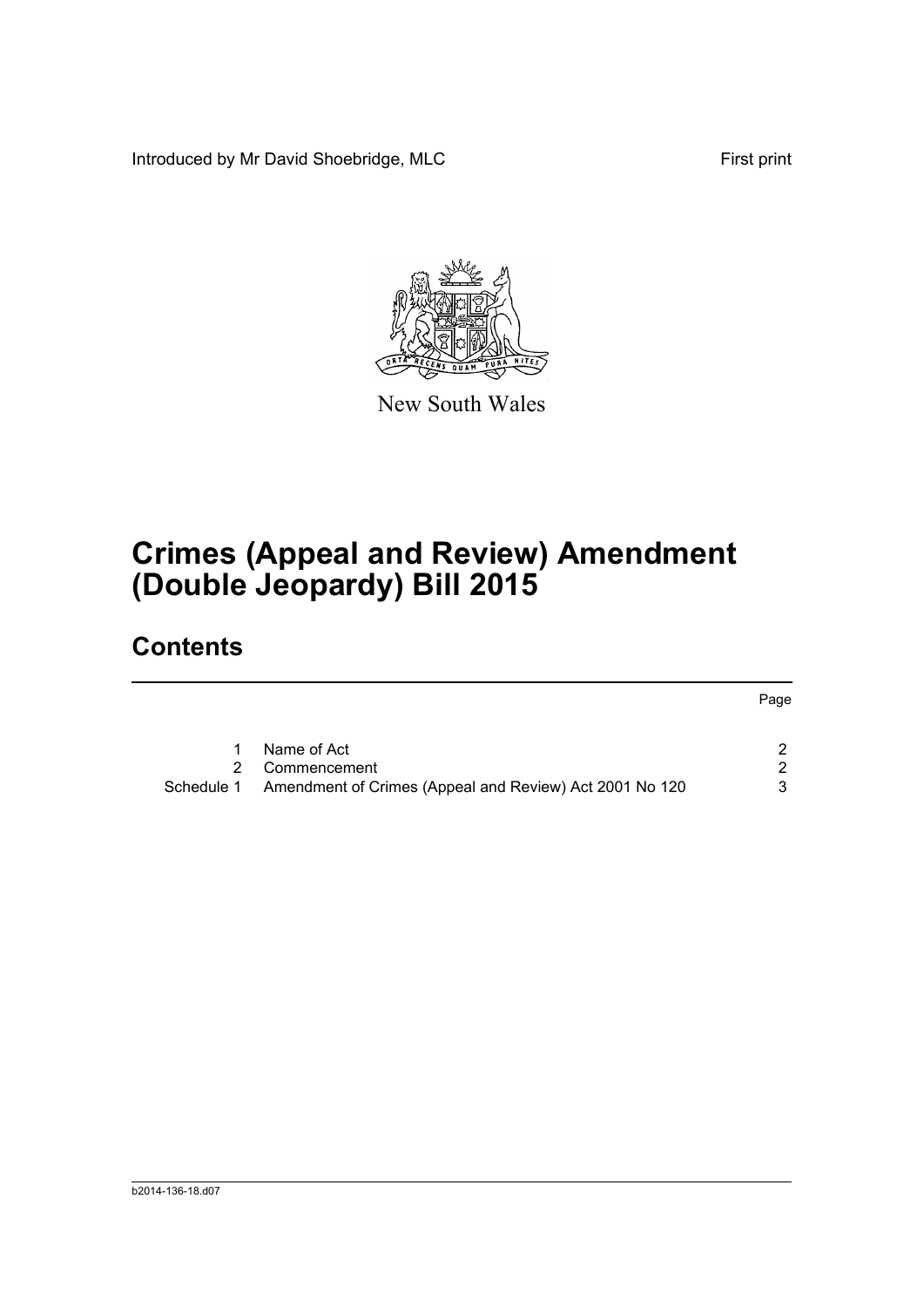

New South Wales

## **Crimes (Appeal and Review) Amendment (Double Jeopardy) Bill 2015**

No , 2015

#### **A Bill for**

An Act to amend the *Crimes (Appeal and Review) Act 2001* to extend an exception to the rule against double jeopardy in relation to an acquitted person where previously inadmissible evidence becomes admissible.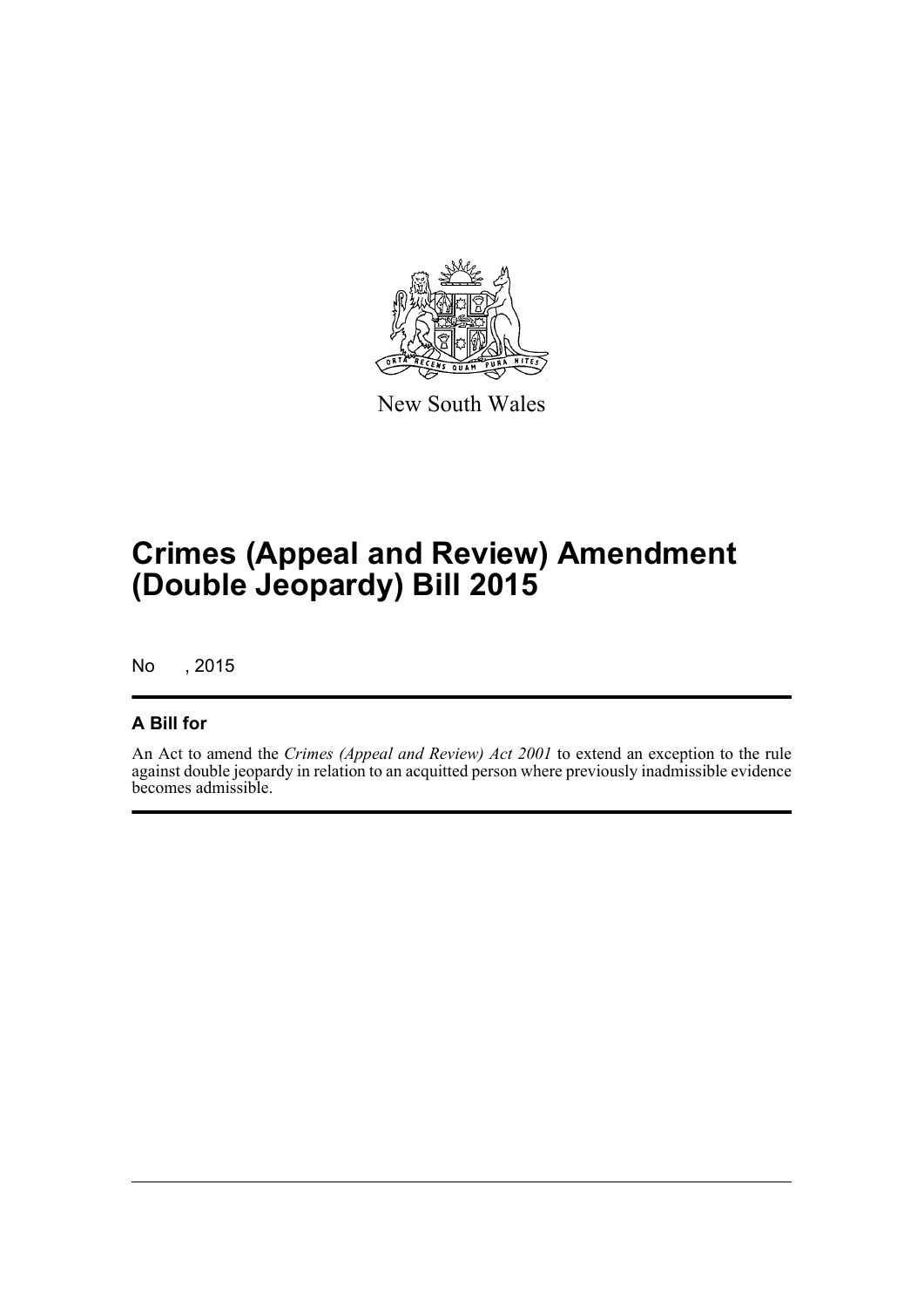<span id="page-4-1"></span><span id="page-4-0"></span>

| The Legislature of New South Wales enacts:                                          |                   |  |
|-------------------------------------------------------------------------------------|-------------------|--|
| Name of Act                                                                         | $\mathcal{P}$     |  |
| This Act is the Crimes (Appeal and Review) Amendment (Double Jeopardy)<br>Act 2015. | $\mathbf{3}$<br>4 |  |
| Commencement                                                                        | 5                 |  |
| This Act commences on the date of assent to this Act.                               |                   |  |
|                                                                                     |                   |  |